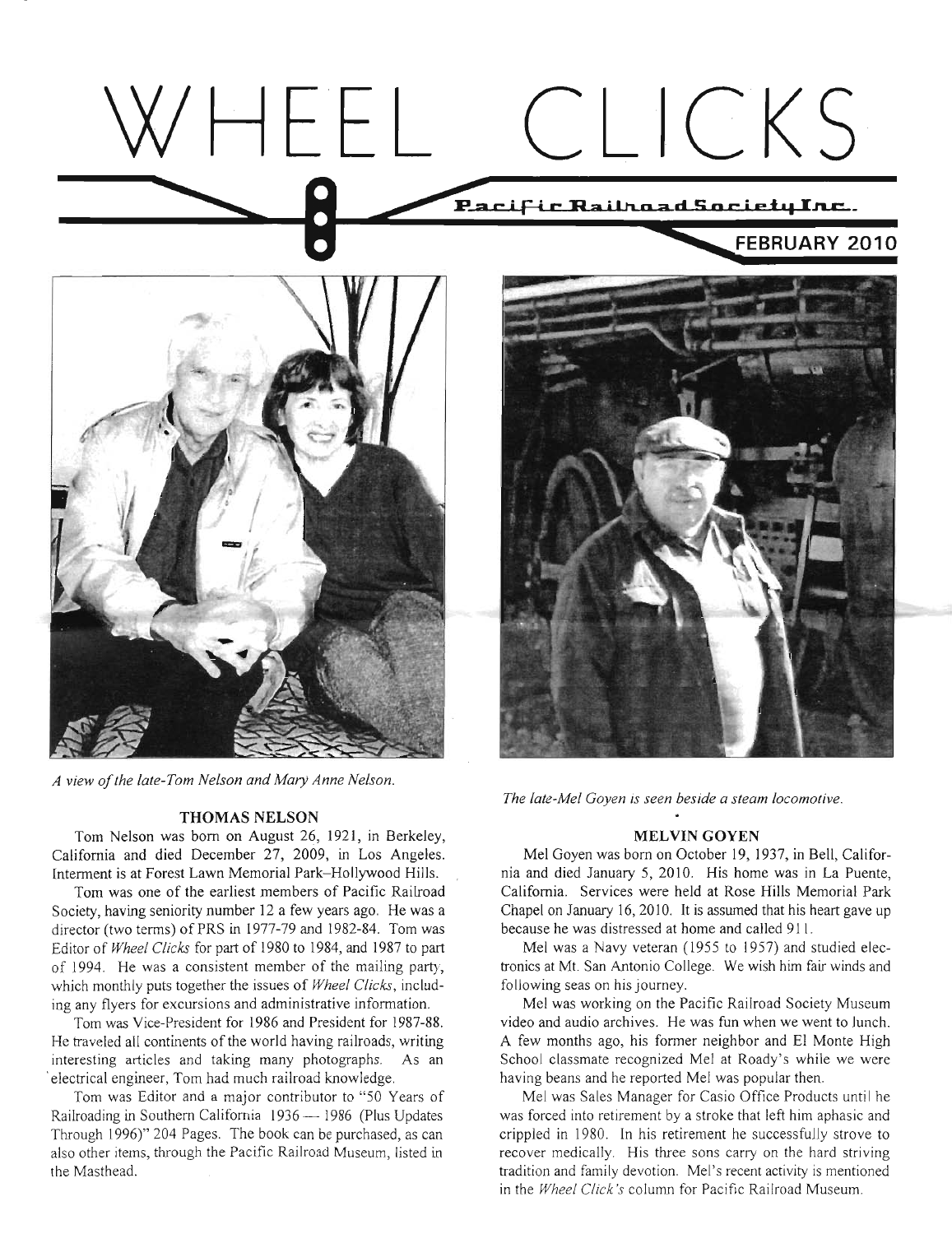



# **WHEEL CLICKS FEBRUARY 2010 VOLUME 73, NO. 11**

| TECHNICAL EDITOR  CHARLES VARNES |  |
|----------------------------------|--|
|                                  |  |

Opinions expressed in unsigned articles are those of the editorial board, and do not necessarily reflect the opinions of the Society, its officers or directors. Opinions in signed articles are those of the author only. All rights reserved. ISSN: 0043-4744. 02010 BY PACIFIC RAILROAD SOCIETY, MC.

Published monthly by **PACIFIC RAILROAD SOCIETY, IBC.** The Society is a California chartered, nonprofit organization of those who share an interest in railroad operations, travel and history. Address and telephone are the same as for Pacific Railroad Museum.

| TOP PACITIC NATITUAL IVIUSCUITI.       |  |
|----------------------------------------|--|
| PARTICIPATING MEMBER  \$35.00 per year |  |
|                                        |  |
| CORPORATE MEMBER  \$100.00 per year    |  |
|                                        |  |

**PACIFIC RAILROAD MUSEUM** is operated by Pacific Railroad Society at 210 W. Bonita Ave., San Dimas, CA 91773. Telephone: (909) 394-0616. Museum e-mail: PRSTrainman@aol.com Open Saturdays: 10 a.m.-4 p.m.; Wednesdays: 1-5 p.m.<br>MUSEUM COMMUTTEE CHAIR **HUSE AV CMITH** 

| MUSEUM COMMITTLE CHAIR  ENVESAT SMITH       |  |  |
|---------------------------------------------|--|--|
| <b>EXCURSION DIRECTOR  MARTI ANN DRAPER</b> |  |  |

**WEBMASTER** .............................. **RUSSELL HOMAN** 

INTERNET Home Page: http://www. pacificrailroadsociety.org

| BOARD OF DIRECTORS OF PACIFIC RAILROAD SOCIETY. INC. |  |
|------------------------------------------------------|--|
|                                                      |  |
| VICE-PRESIDENT  MARTI ANN DRAPER                     |  |
|                                                      |  |
|                                                      |  |
|                                                      |  |
| DIRECTOR (2009-2011) VIRGINIA GRUPP                  |  |
|                                                      |  |
|                                                      |  |
| DIRECTOR (2009-2010)  LINDSAY SMITH                  |  |

#### **PRS NEWS -ARRIVALS** AND DEPARTURES

| Feb. 5      | Board Meeting, 7:30 p.m., Valencia Room, Joslyn    |
|-------------|----------------------------------------------------|
| Fri.        | Center, 210 N. Chapel Ave., Alhambra.              |
| Feb. 6, 13, | Pacific Railroad Museum work party, 10:00 a.m.     |
| 20, 27      | to 4:00 p.m., 210 W. Bonita Ave., San Dimas.       |
| Sats.       | Committee meeting: February 27.                    |
| Feb. 6, 13, | Rolling Stock repair day, 8:30 a.m. to ?, Saunders |
| 20, 27      | Yard, Noakes & Herbert Sts., Commerce. Regular     |
| Sats.       | Days: 6, 20; Extra Days: 13, 27. Com. Mtg.: 20     |
| Feb. 12     | Membership Meeting, 7:30 p.m., Alhambra Room,      |
| Fri.        | Joslyn Center, 210 N. Chapel Ave., Alhambra.       |
| Feb. 19     | Slide night at Saunders Yard, 7:30 p.m., Noakes &  |
| Fri.        | Herbert Sts., Commerce. All welcome, bring slides. |
| Mar. 5      | Board Meeting, 7:30 p.m., Valencia Room, Joslyn    |
| Fri.        | Center, 210 N. Chapel Ave., Alhambra.              |
| Mar. 6, 13, | Pacific Railroad Museum work party, 10:00 a.m.     |
| 20, 27      | to 4:00 p.m., 210 W. Bonita Ave., San Dimas.       |
| Sats.       | Committee meeting, March 27.                       |
| Mar. 6, 13, | Rolling Stock repair day, 8:30 a.m. to ?, Saunders |
| 20, 27      | Yard, Noakes & Herbert Sts., Commerce. Regular     |

Sats. Days: 6,20; Extra Days: 13,27. Com. Mtg.: 20.

Mar. 12 Membership Meeting, 7:30 p.m., Alhambra Room,

Fri. Joslyn Center, 210 N. Chapel Ave., Alhambra.

# **MEETING PROGRAM by RUSS DAVIES**

- February 12: Traction Night! Roger Fogt will share his images of Portland, Oregon, traction and the late, great Key System. This will be a digital presentation made from his slides taken in the 50s and 60s. Be there, and bring **digital** briefs!
- March 12: Railfair 1981 at Sacramento, California. The Pacific Railroad Museum staff will present a DVD from the California State Railroad **Museum.** Be there, and bring **digital** briefs!

# PACIFIC RAILROAD MUSEUM by LINDSAY SMITH Melvin Goyen

Our friend, museum co-worker, and frequent excursion traveler has passed away. Me1 worked hard on everything he found important. He ordered, inventoried, and augmented the video collection. The list of this collection will be posted on our web site shortly.

Mel noticed we had a complete collection of Blackhawk 8 mm silent railroad movies. He caused this part of the collection to be saved as DVDs and made them available to our members. There is an introductory segment showing the museum interior that he and Tim Muck created.

Recently Mel produced another DVD from the Robert Peterson estate 35 mm slides and audio tape recordings; it is titled "Railfair 1981." Mel made CDs from the museum vinyl record collection. He kept the television displays in the museum operating to entertain and inform visitors.

# Railfair 198 1

Robert (Bob) Peterson has left us a scrapbook memory of Railfair 1981. You can visit Railfair and the opening of the Califomia State Railroad Museum in video and audio on the Museum's latest DVD release. Bob's 35 mm photos are in a Kodak Cassette and his voice comments are originally recorded on a audio cassette. The laie-Mel Goyen, our video collection docent, has produced a DVD using the material from Bob's estate.

The pictures are still, but Bob recorded the sounds of the engines and some of the music from the festival, and added comments about the scene. Steam engine bells, whistles and chuffs make the pictures more than just still images. You can see the steam, rods, and wheels in the drive bys. You also get to visit the interior of the great hall. In the great hall you can see the interior of the Railway Post Office car and watch mail sorting operations.

Other interior shots record the former days of rail glory. The Tom Thumb replica, Santa Fe Little Buttercup 5, Cooke 4-4-0, Climax # 10, UP 8444 Consolidation, SP 4449 in color, **V&T**  #13 Empire 4-6-0, Santa Fe 1010 (Death Valley Scotties record setter), and several other steam locomotives.

Also pictured are SP Daylight and WP F-7 California Zephyr locomotives. One scene includes a red Santa Fe caboose that was current in 1981. Robert recorded some of the pageant music. The SP cab ahead in the great hall and the historic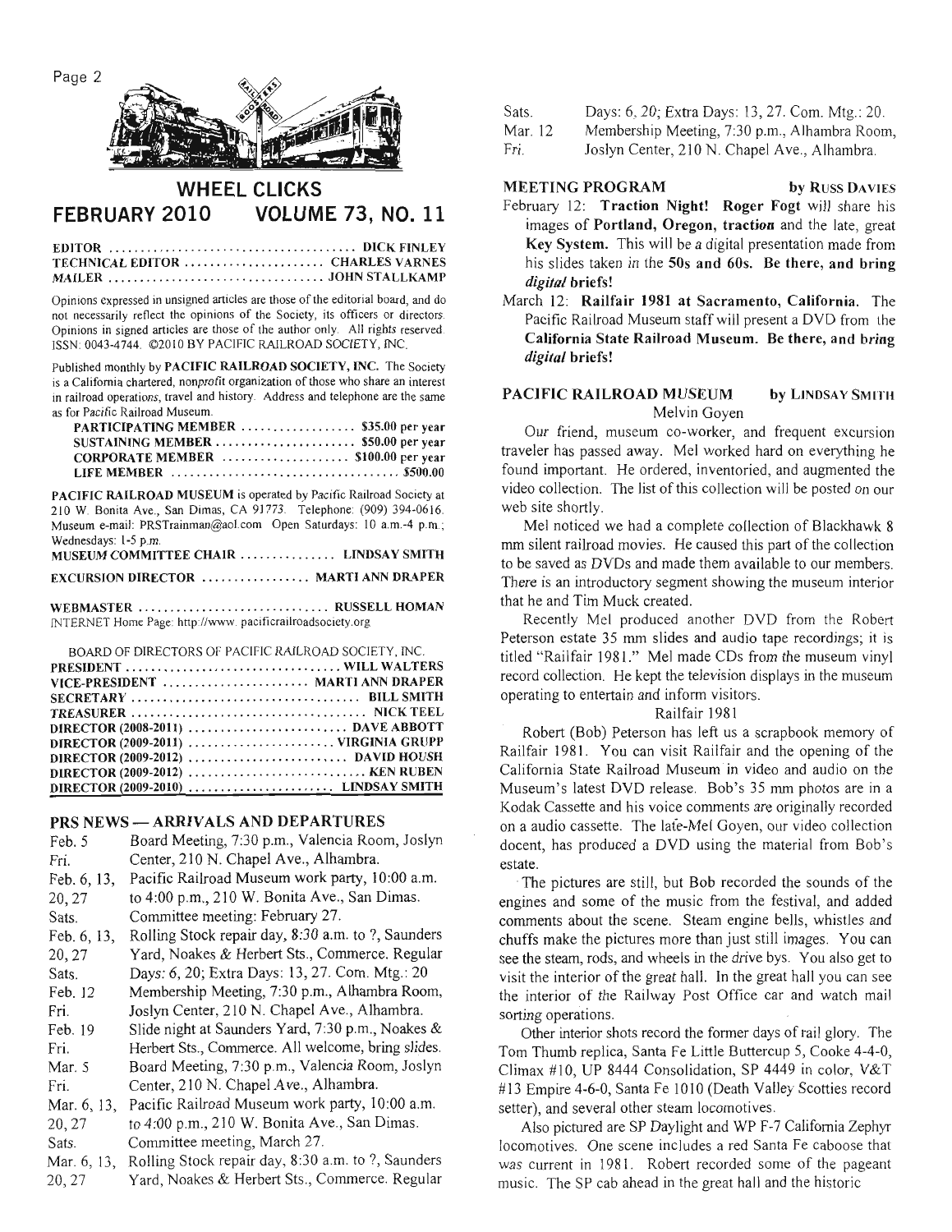locomotives and cars keep you entertained. The pageant was probably the largest collection of operating steam engines ever assembled. The program lasts 32 minutes.

Copies of the Robert Peterson Railfair 1981 DVD are available at the Museum. For USPS Priority Mail shipment outside California, the cost is \$25.00. If you come to the Museum, the DVD cost is \$19.95 plus \$1.85 tax equals \$21.80. We process checks, money orders or credit cards. Please mark your envelope "Railfair."

The program is suitable for a group presentation; show it to your luncheon club or dinner meeting group. There are several more programs from the Peterson Estate that will be converted in the future. The funds for making the collection available to the members with DVDs were donated with the material by the Estate.

#### **CALTRAIN NEWS by MIKE GONDRON**

Caltrain's *Holiduy* Train, which ran over the weekend of December 5-6, in conjunction with the United States Marine Corps Reserve's 'Toys for Tots Program, received a total of 4045 donated toys and books from visitors to the stations where the train stopped. \$2304 in cash donations was also collected. Since 2001, when the first Holiday Train ran, a total of 43,755 gifts have been collected for needy Bay Area children.

On December 26, Caltrain ran a special train from San Jose to San Francisco, making all local stops for the Emerald Bowl football game between the University of Southern California and Boston College. Following the game, two specials were run back to San Jose. The first train ran nonstop to San Carlos, then made all stops. The second train ran as a local, making all stops.

On December **3** 1, Caltrain again offered free rides after 1 <sup>1</sup> p.m. to encourage partygoers to use the train **as** their designated driver. Caltrain also ran four post-midnight extra trains from San Francisco to San Jose on January 1, 2010. The trains left at 12:45 a.m., 1:15, 1:45, and 2:15 a.m. All trains ran as locals, making all stops.

In the "now I've heard everything" department, a gentleman named Steve Raney has come up with an idea to install air bags on the leading end of Caltrain 1ocomotives and cab cars, which he thinks will prevent anyone being struck by a train from being killed. The air bags would be 15 feet long by 7 feet high.

In theory, they would act as a cushion when it first strikes a person. Then form into a firm wedge, scooping up the person as the train stops. Raney plans to ask the Federal Transportation Research Board for \$450,000 in assistance for design development and implementation.

Caltrain officials say they don't have the resources, staff, or facilities to get involved at this stage, basically telling Mr. Raney "good luck with that."

The air bags would have been tested on December 23 when Train No. 264 struck a trespasser at the San Antonio station in Mountain View. The fatality, Caltrain's 17th of the year, was ruled a suicide.

Two days earlier on December 2 1, the evening commute **was**  again snarled when Train No. 280 struck an SUV at Bellevue Avenue in San Mateo. The vehicle was totally destroyed, but the driver, who was attempting a u-turn on the tracks and got stuck, was able to get out of the vehicle and was unhurt.

#### **PASSENGER TRAIN UPDATES** by **CHARLES VARNES**  AMTRAK

**Arnt~ak** set a frst quarter ridership record carrying nearly 7.2 million passengers during the first three months of fiscal year 2010. Ridership as reported by Amtrak for the first quarter of FY 2010 were: Northeast Corridor 2,691,515; State Supported and Other Short Distance Corridors, 3,392,827; Long Distance, 1,077,880.

## Historical On-Time Performance

The historical on-time performance percentages for selected routes were:

| Route                                                                        | January 2010 | Last 12 Months |
|------------------------------------------------------------------------------|--------------|----------------|
| Sunset Limited                                                               | 88.9%        | 84.7%          |
| Texas Eagle                                                                  | 83.9%        | 82.9%          |
| Heartland Flyer                                                              | 88.7%        | 91.0%          |
| Southwest Chief                                                              | 80.6%        | 87.8%          |
| California Zephyr                                                            | 29.0%        | 65.1%          |
| Empire Builder                                                               | 58.9%        | 77.2%          |
| Coast Starlight                                                              | 80.6%        | 87.1%          |
| City of New Orleans                                                          | 72.6%        | 82.1%          |
| Pacific Surfliner                                                            | 81.9%        | 83.0%          |
| San Joaquin                                                                  | 93.0%        | 90.6%          |
| Capitol Corridor                                                             | 92.7%        | 92.4%          |
| <b>Amtrak Cascades</b>                                                       | 75.7%        | 73.2%          |
| Hiawatha                                                                     | 85.7%        | 88.4%          |
| Illinois Service                                                             | 73.3%        | 71.9%          |
| Missouri River Runner                                                        | 92.7%        | 88.6%          |
| Acela Express                                                                | 75.3%        | 86.5%          |
| Northeast Regional                                                           | 66.2%        | 80.1%          |
| $\mathbf{D}\mathbf{MOP}$ $\mathbf{A}$ $\mathbf{A}$ $\mathbf{A}$ $\mathbf{A}$ |              |                |

BNSF Amtrak On-Time Performance Percentages

The Amtrak On-Time Performance Percentages posted on the BNSF News web page on Jan. 1 1,20 10 were

| TRAINS.               | MTD OTP | YTD OTP |
|-----------------------|---------|---------|
| Long-Distance Trains  | 76%     | 76%     |
| Short-Distance Trains | 95%     | 95%     |
| Pacific Surfliners    | 99%     | 99%     |

The decrease in OTP performance of long-distance trains in January can be attributed to severe weather early in the month. Advertising

Recently the author received a picture of an Amtrak advertisement taken in the Midway Airport Southwest Airlines concourse. The large, bright orange, banner contained an image of an Amtrak train with a city skyline in the background and the message ''WINDOW or AISLE: every seat has a great view."

At Chicago's O'Hare International airport **Amtrak** advertisements have been placed in the plastic bins at airport security checkpoints. The messages in the bins are "Wear mismatched socks - we'll never know," and "Upgrade to Coach."

The advertising campaign is trying to appeal to airline customers fed up with flight delays, escalating checked-bag fees and cattle-car seating. It is appropriate for the Chicago region market because of the many Midwest corridor trains arriving and departing from the city daily.

#### INTERCITY TRAINS

Sunset Limited

The January Passenger Train Updates column reported on Dec. 27, the eastbound *Sunset Limited/Texas Eagle* operated on an alternate route between Pomona and Palm Springs, Calif., and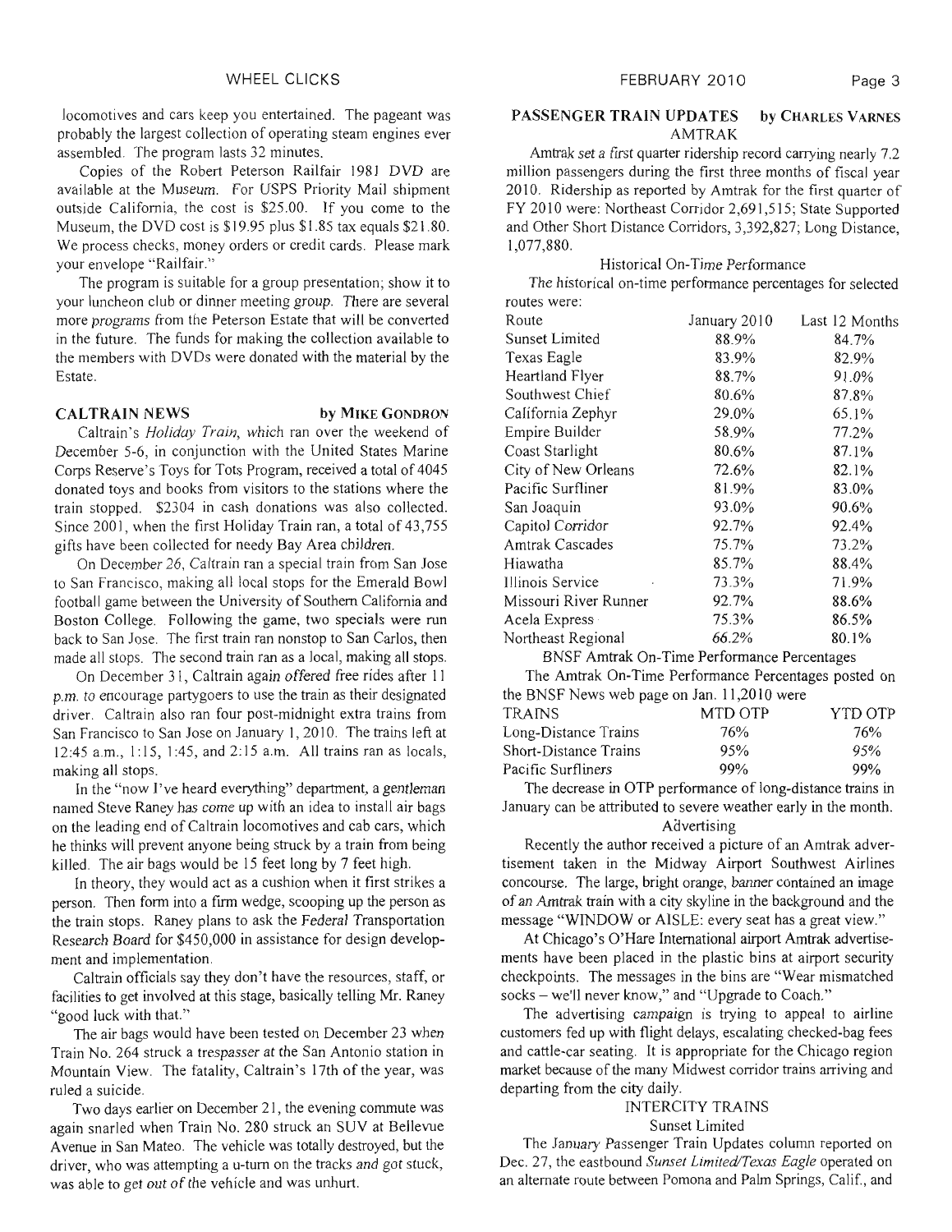did not stop at Ontario, Calif., due to track work being performed by Union Pacific Railroad. Since that time additional information became available.

On that date a 12-hour work window was placed at the Colton crossing to permit the replacement of the crossing diamonds. To bypass the area the *Sunset/Texas Eagle* was rerouted from the UP Alhambra Subdivision to its Los Angeles Subdivision west of Pomona. At Pomona passengers boarded the train at the Metrolink depot, across from the usual Pomona stop. From there the train ran to West Riverside, entered the BNSF San Bernardino Subdivision and continued toward the Colton crossing. Near the crossing the train returned to its usual route on the UP Yuma Subdivision via a BNSF to UP connecting track.

#### Texas Eagle

Effective Jan. 8, 2010, the *Texas Eagle* and **City** *of New Orleans* began operating as run through trains. A Lounge Car has been added to the *City of New Orleans* making both the *Texas Eagle and the City of New Orleans consists identical. The Civ of* **New** *Orleans Cross* Country Cafe DinerILounge will operate as a regular Dining Car offering the All Day menu.

#### Lake Shore Limited

On Dec. 14,2009, Amtrak restored dining car service on its *Lake Shore Limited.* Modified Cafe Cars have operated on Lake Shore Limited since September 2007.

#### NORTHEAST CORRIDOR

Effective Jan. 18, *Northeast Corridor* schedules changed for many trains operating between Boston and New Haven, Springfield and New Haven, New York and Washington, and New York and Philadelphia.

[Info. from Ken Ruben, Ed Von Nordeck]

#### **SISKIYOU** RAIL PASSAGE

In an effort to get freight trains rolling again over the Siskiyous, the city of Ashland is working with the California towns of Weed and Montague to lease or buy the Central Oregon and Pacific Railroad (CORP) line that was shut down by its owners in 2008 after shippers balked at rate increases. The cities have drafted a joint powers of authority agreement as the Siskiyou Regional Railroad Authority, and they are seeking \$16 million to acquire the 90-mile right-of-way., said Ashland City Councilman David Chapman.

Chapman said Ashland is seeking state money from the Connect Oregon 3 fund, and California towns are looking for \$3.5 million in matching funds. In 2008 shippers balked at CORP's rate increases, and it closed the line. Shippers asked for relief from the federal Surface Transportation board, which is still reviewing the case.

Eliminating rail service over the Siskiyou Mountains has pushed additional freight traffic onto Interstate 5, Chapman said. If the trend continues, the freeway will reach its carrying capacity and a third lane in each direction would have to be built  $-\hat{a}$  project that could cost more than \$1 billion. The cities' goal is to acquire the lease on the Ashland to Weed line and then either hire a rail company to operate it or buy it and "put it in the public realm," Chapman said. "But right now, someone has to make it happen. It won't work unless CORP wants to cooperate and shippers want to ship."

[Info. from *Medford Mail Tribune* via Gordon Nunnally]

## **SOUTHERN** CALIFORNIA **COMMUTER** RAIL

#### RIDERSHIP

Metrolink weekday, systemwide, average trips during November 2009 were 40,813, which was a decrease from the previous month of 2 percent. Metrolink weekday, systemwide passholders on Amtrak during November were 2,009, which was an increase from the previous month of 3 percent. [Info. from Metrolink via Charles Varnes]

# CHIEF EXECUTIVE OFFICER

The head of Southern California Commuter Rail Service was replaced on December 11 in a management shake-up that officials hope will better position the agency to tackle major safety and financial challenges in the wake of last year's Chatsworth disaster. David R. Solow, the five-county Metrolink agency's CEO for more than a decade, agreed to step down and take a new advisory position guiding deployment of a complex safety system intended to prevent a repeat of last year's crash, which left 25 dead and 135 injured.

As part of the transition, Eric Haley, the former top executive at the Riverside County Transportation Commission, will serve as Metrolink's interim chief. He will direct the search for Solow's permanent replacement.

At federal hearings on the collision earlier this year, Metrolink's image was badly damaged by further revelations of safety rules violations by train crew members and allegedly lax oversight of operations. "The guy at the top always has to take some of the blame," said board member Art Brown, an Orange County representative who recently was involved in Solow's confidential evaluation.

On December 11 board member Brown said Solow himself had acknowledged feeling overwhelmed and said he preferred to focus on technical matters. In a prepared statement read by board Chairman Keith Milthouse, the public emphasis on that day was on Solow's technological expertise and the contributions he can make to ensuring rapid deployment of a \$200 million collision avoidance system, known as positive train control. With Solow focused on such matters, Metrolink can "usher in the era of dramatic enhancements in rail travel in this region and the country," Millhouse said.

Board Vice Chairman Richard Katz praised Solow and said the management change was seen by all sides as "the best way for the agency to move forward when we are doing a lot of things." Among the immediate challenges, he said, are managing a transition to a new train operating contractor, dealing with costly legal cases arising from the Chatsworth crash, and fulfilling a commitment to have the pioneering crash avoidance system up and running in three years.

Final terms of Solow's contract, which will keep him at the agency full time until at least next June, were not available. But Katz said Solow would continue to receive his current pay, which is \$220,000 a year. Solow will report both to Haley, who is expected to earn slightly less than his predecessor, and the board.

#### FARES & TRAINS

Metrolink fares will hold steady as of early January, but weekend service in Riverside and Orange counties will be sharply reduced in February to deal with a budget crunch caused by a fall in ridership and revenue. The board of the five-county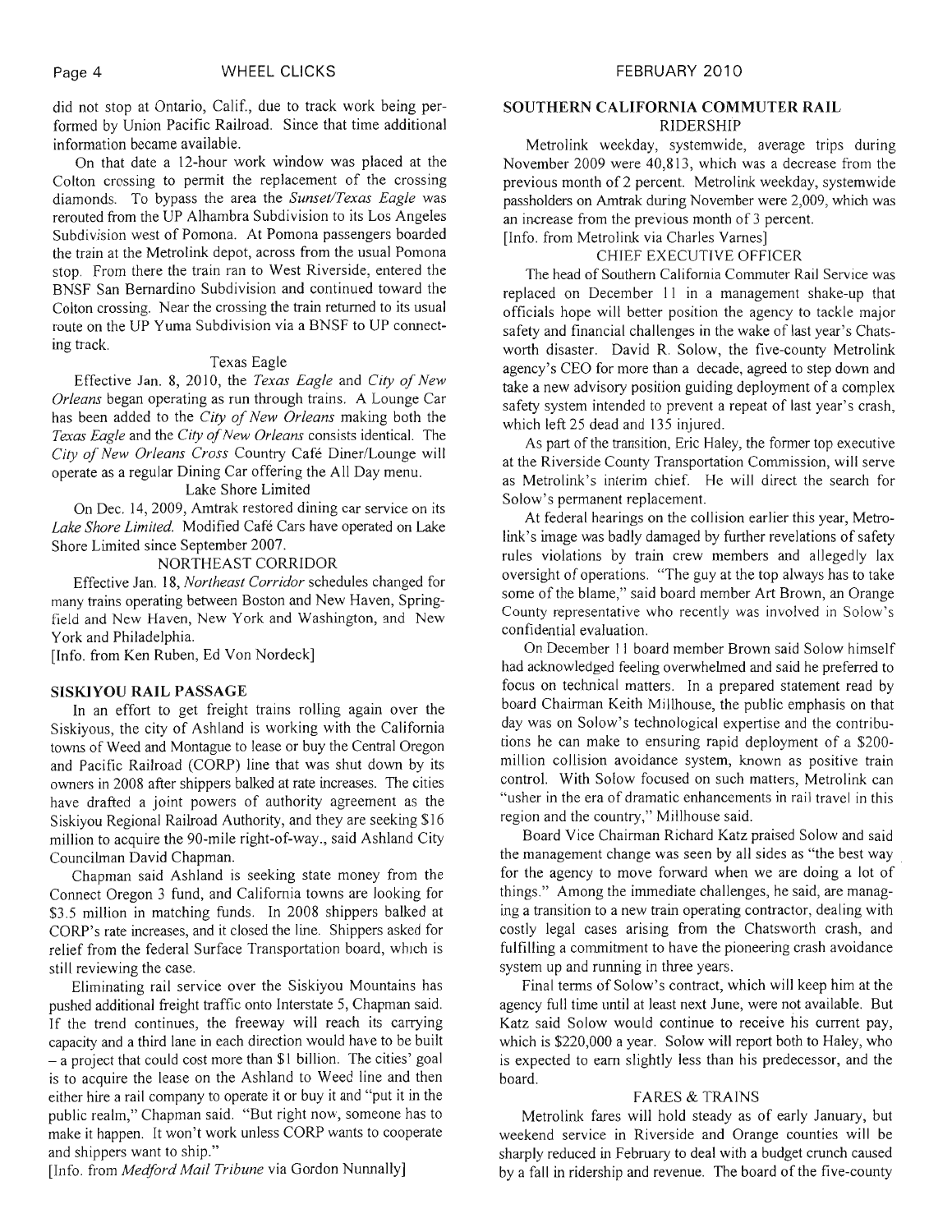commuter train system, which has been struggling with unprecedented, recession-driven financial turmoil for months, also voted January 8 to cut two off-peak weekday trains on the Inland Empire/Orange county line. All of the trains being eliminated averaged less than 100 passengers as of October, officials said.

"We've reduced bus service really drastically," said Metrolink board member Art Brown, who represents the Orange County Transportation Authority. "It's not fair to reduce bus service and keep riders on these trains." Among other things, counties are grappling with state transportation fund cuts and a dip in transit sales tax collections.

Potential weekday cuts on the Ventura County line and other branches of the service were averted when Los Angeles County officials agreed to at least temporarily increase subsidies for those trains, which heavily serve stations and employers within the county limits.

In all, 10 trains will be cut. Half of the weekend service in Orange County on the route near the 91 Freeway will be eliminated. And only one train will continue to run on Saturdays and Sundays on the San Bernardino-Riverside County portion of the line. Other spending cuts approved on January 8 include suspending time-off accruals for Metrolink employees and imposing a "hard" hiring freeze. The actions are only expected to carry the agency until June.

Eric Haley, Metrolink's new chief executive, warned that an even bigger budget deficit, now estimated at \$15 million, looms for the 2010-11 fiscal years. "We're not even out of the weeds yet," he told the board. As a result, more service cuts and fare increases may have to be considered in the next several months.

The trains being eliminated begiming in February are the 857, 858, 859, 860, 653, 654, 655, and 656 on the Inland Empire/Orange County line on weekends, and the 852 and 853 on that line on weekdays.

[Info. from *Los Angeles Times]* 

#### CORONA TRANSIT HUB

Official groundbreaking ceremonies were held in November for the new Transit Center Project in Corona. The new facility will serve as a hub for CommuterLink express bus service and integrate with Corona North Main Metrolink Station. The project has been six years in planning and will incorporate bus bays, a covered pedestrian plaza, driver facilities, parking and **an**  elevator served pedestrian bridge connection to the Metrolink station.

[Info. from *Pasadena Star-News]* 

#### UPDATED RAIL CARS

Southern California's commuter rail service will soon take delivery of new high-tech, crash-resistant cars, officials announced December 17th. Two of the new-generation cars, the first of their kind in the nation, are to be unloaded from a ship in the Port of Long Beach in mid-January and will be put into service as early as next summer.

The cars, which are arriving several months behind schedule, have energy-absorbing ends designed to distribute the force of train-on-train collisions. Other features include breakaway interior tables.

The Southern California Commuter Rail Authority is purchasing 1 17 of the cars at **an** estimated cost of \$229 million. Final assembly of the cars, which are manufactured in South

Korea, will take place at Metrolink's Eastern Maintenance Facility in Colton, creating about 60 skilled jobs

While promoting the cars' crash-worthiness, officials said that avoiding accidents with layers of new safety improvements and technologies in their primary goal. The groundbreaking cars will go through extensive field testing before they carry passengers.

Responding to a Times report, officials said they would review a 13-year-old federal waiver that allowed Metrolink to forgo installing simple safety signs intended to avoid crashes. The signs were intended to remind engineers to proceed slowly, watching for signal status after they stop at stations that are between trackside control lights.

Officials insisted their signage and signal system are safe. They said the decision not to place the placards at stations was made with the approval of federal regulators. Among other things, the signs could be confusing for freight and Amtrak train engineers using the same tracks, Metrolink officials said. Those trains often do not stop at Metrolink stations.

The staff of the state Public Utilities Commission, which also regulates some Metrolink operations, concluded in mid-December that the signs provide important safety benefits and should be installed at commuter rail systems across the state. [Info. from *Los Angeles Times]* 

#### **URBAN RAIL TRANSIT**

LOS ANGELES METRO RAIL **BIDERSHIP** 

| KIDERSHIP.                       |                     |        |                                         |         |
|----------------------------------|---------------------|--------|-----------------------------------------|---------|
| November 2009                    |                     |        | Red Line Blue Line Green Line Gold Line |         |
| Weekday Ave.                     | 139,140             | 73,048 | 36,238                                  | 28,478  |
| Saturday Ave.                    | 88,415              | 48,879 | 19,226                                  | 13,155  |
| Sunday Ave.                      | 73,514              | 44,068 | 15,764                                  | 10,507  |
| Monthly Total                    | 3,577,534 1,920,896 |        | 896,258                                 | 685,223 |
| [Info. from Metro via Ken Ruben] |                     |        |                                         |         |

# CRENSHAWILAX TRANSIT CORRIDOR

A light-rail system through South Los Angeles and the South Bay was approved by the Metropolitan Transportation Authority (MTA) board December 10. The  $8\frac{1}{2}$ -mile line is the biggest beneficiary to date of Measure R, the half-cent sales tax for transportation projects that L.A. County voters approved last year. MTA officials said Measure R revenues would provide most of the estimated \$1.7 billion needed for the Crenshaw/LAX Transit Corridor Project, which would pay for a relatively barebones version of the line.

The line would run from Exposition Boulevard to Imperial Highway, following Crenshaw Boulevard and the BNSF rightof-way along Florence Avenue and near Aviation Boulevard by Los Angeles International Airport to the Green Line. Officials said they hope to break ground on the project in 2012 or 2013 and open the line in 20 18. Some believe the line could be open as early as 2016. "It's a huge victory for the Crenshaw community and the South Bay community," Supervisor Mark Ridley-Thomas said. Ridley-Thomas also said, he is fighting to get more of the Crenshaw line built underground, and that the MTA is going to study building an additional segment on Crenshaw Boulevard between 48th and 59th Streets underground. This is near Crenshaw High School.

Building underground is much more expensive than at street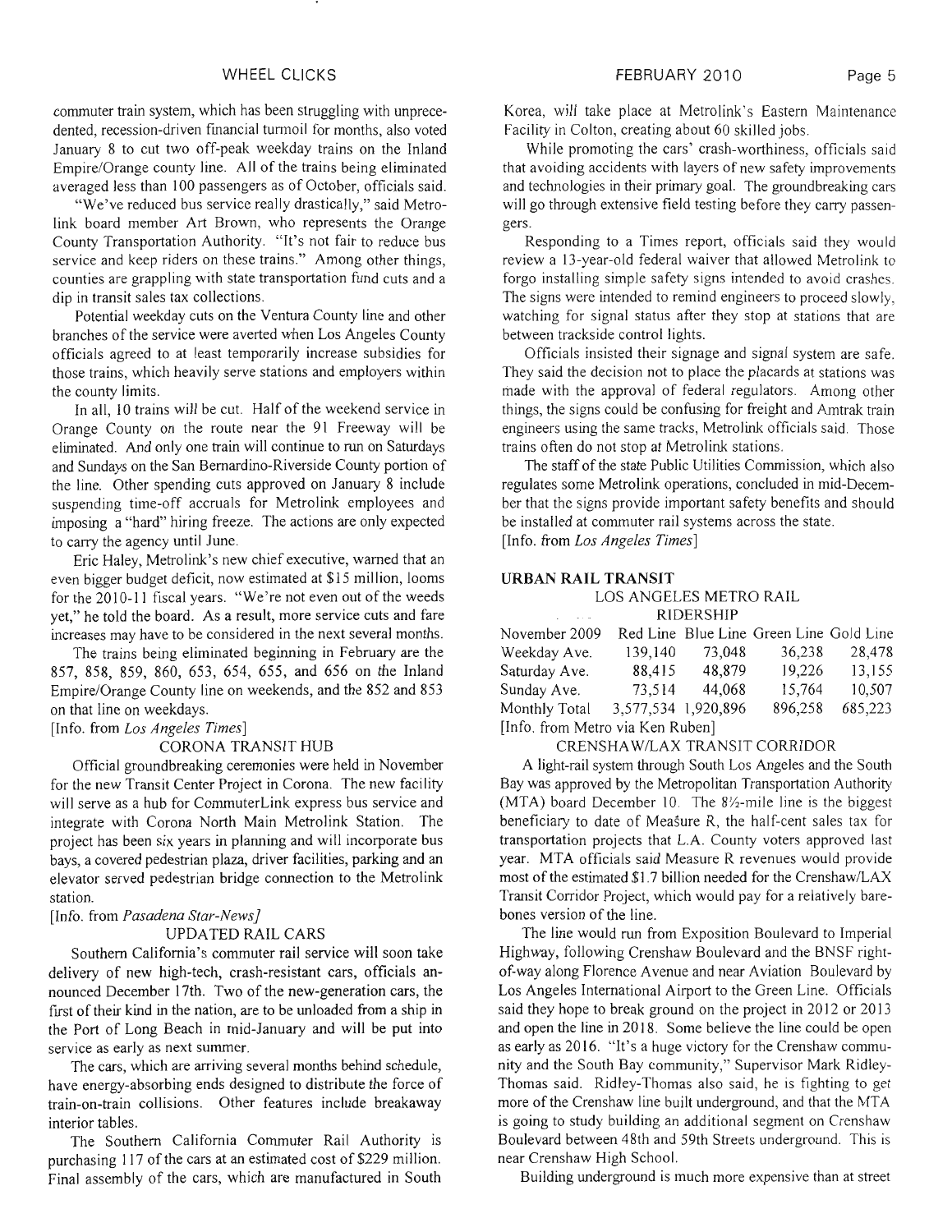level, and officials said they don't know where the money for Ridley-Thomas' plans would come from. Ridley-Thomas estimated that the project would need about \$400 million in extra funds to build the line as he would like it.

Officials said the rail line would provide a critical northsouth route for commuters between downtown L.A. and the Westside. Right now, the only north-south rail line south of downtown is the Blue Line, which goes to Long Beach. The Crenshaw line, planners say, would make it possible to get to more places by rail, because the line would connect to the Expo Line (service to downtown and the Westside) and the Green Line (service from Norwalk to Redondo Beach). Officials hope that the line might take some motorists off the 405 and 1 10 freeways. [Info. from *Los Angeles* **Times]** 

#### GOLD LINE CONSTRUCTION

Construction of the Gold Line Foothill Extension will create nearly 7,000 new jobs and pump nearly \$1 billion into the region's economy, according to a new study of the project. The study completed by the Los Angeles County Economic Development Corp. projects about 2,600 new construction jobs will be needed to extend the rail line from its current in Pasadena to the Azusa-Glendora border.

LAEDC economists anticipate the extension will create another 400 or so jobs directly, for a total of about 3,000 jobs. The rest of the employment will come from what economists call  $indirect jobs - jobs created from supplying the materials to build$ the line  $-$  and "induced jobs" that would be created when all those new workers begin spending their new wages.

The study comes at a time when the Foothill Extension Construction Authority, the independent transit board tasked with building the line, is trying to secure an agreement on funding with the Metropolitan Transportation Authority. If the Construction Authority gets its way, it will receive enough funding up fiont to get the project started in June and completed by 2013. The MTA, on the other hand, is estimating the line won't be completed until 20 17.

San Gabriel Valley officials are hoping the job-creation benefits of the extension will count in their favor, said Habib Balian, CEO of the Construction Authority, "We've been saying all along that we're the project that's ready to go," said Balian. "this study tells us just how much the project can do for the region over the next three years."

Shahrzad Amiri, the head of the MTA's San Gabriel Valley division, said her agency is well aware of the job creation benefits of the Gold Line. She said MTA hopes to be able to deliver on the 2013 timeline, but said that the agency's first priority has to be to guarantee that all the Measure R projects voters approved are completed on time. On the ballot measure, the Gold Line was scheduled to be completed by 2017.

#### GOLD LINE BRIDGE CONSTRUCTION

Gold Line Foothill Extension Authority officials on December 18th unveiled a San Gabriel Valley-themed design for a rail bridge honoring local wildlife and native cultures. The 739-foot bridge will stretch diagonally across the 210 Freeway to Santa Anita Avenue in Arcadia.

It will be adorned by four basket-shaped columns that pay tribute to the basket-weaving of local indigenous peoples, specifically the Chumash, who lived along the coast. The

columns will contain bright lights to illuminate the dark areas under the bridge. The bridge itself will have individual grooves resembling the scales of a snake to pay homage to local wildlife, said artist and designer Andrew Leicester.

"I had lots of other ideas and designs, but this is the one that got the best reception," he said. Officials estimate the bridge will cost \$20 million to \$25 million. The art was announced at a 10-year celebration of the Gold Line Foothill Extension Authority.

#### EAST LOS ANGELES TO WHITTIER

Grass-roots pressure, not money hiring expensive consultants, is the way city officials plan to promote a light-rail line from East Los Angeles to Whittier, officials say. Whittier City Councilman Owen Newcomer said he doesn't believe his city needs to match the planned spending  $-$  as much as \$70,000  $-$  of six San Gabriel Valley cities supporting a line along the 60 Freeway ending in South El Monte.

"In our opinion, the analysis Metro did supports Washington Boulevard," Newcomer said, referring to a route that would end in Whittier at Presbyterian Intercommunity Hospital. "We have the facts on our side." Newcomer was referring to a Federal Transit Administration minimum "user benefit" figure and the fact that the Washington Boulevard route would have higher ridership than along the Pomona Freeway.

The Washington Boulevard route calculates at about \$85 per rider and the 60 Freeway route is more than \$130, said Tham Nguyen, assistant project manager. The figure is developed through a formula dividing the cost by benefits, which includes ridership numbers. In addition, the 9.3-mile Washington Boulevard route would have a projected 15,660 riders per day, while the 6.9-mile 60 Freeway line would have an estimated 12,270 riders per day.

The Washington Boulevard line would cost an estimated \$2.2 billion, while the Pomona Freeway alignment would cost \$1.8 billion. As a result, what Whittier needs to do is mobilize its residents, Newcomer said. Still, the cities of El Monte, Industry, Monterey Park, Montebello, Rosemead, and South El Monte have formed a coalition and are planning to lobby Metro in favor of the line along the freeway.

[Info. from *Pasadena Star-News*]

#### MID-CITIES EXPOSITION LIGHT RAIL

The completion of the Mid-Cities Exposition Light Rail will likely be delayed until perhaps next year. "There have been several issues that have resulted in the delay of the opening of the Expo Line," said Sarnatha Bricker, chief operating officer of the Exposition Construction Authority. "In addition to the additional costs of the construction of the aerial station in Culver City, there is also the reconfiguration of utility lines at La Brea Avenue and the issues surrounding the Farmdale crossing at Dorsey High School."

Bricker added that Metropolitan Transportation Authority officials have not officially given a timeline for the anticipated light rail line's arrival in Culver City, which would be the last stop on the frst phase of the mass transit line. She said the line could open later this year or early 2011 at Crenshaw Boulevard. "We are exploring different options at a variety of locations."

The Dorsey High controversy has been an ongoing debate between South Los Angeles transit advocates, the Los Angeles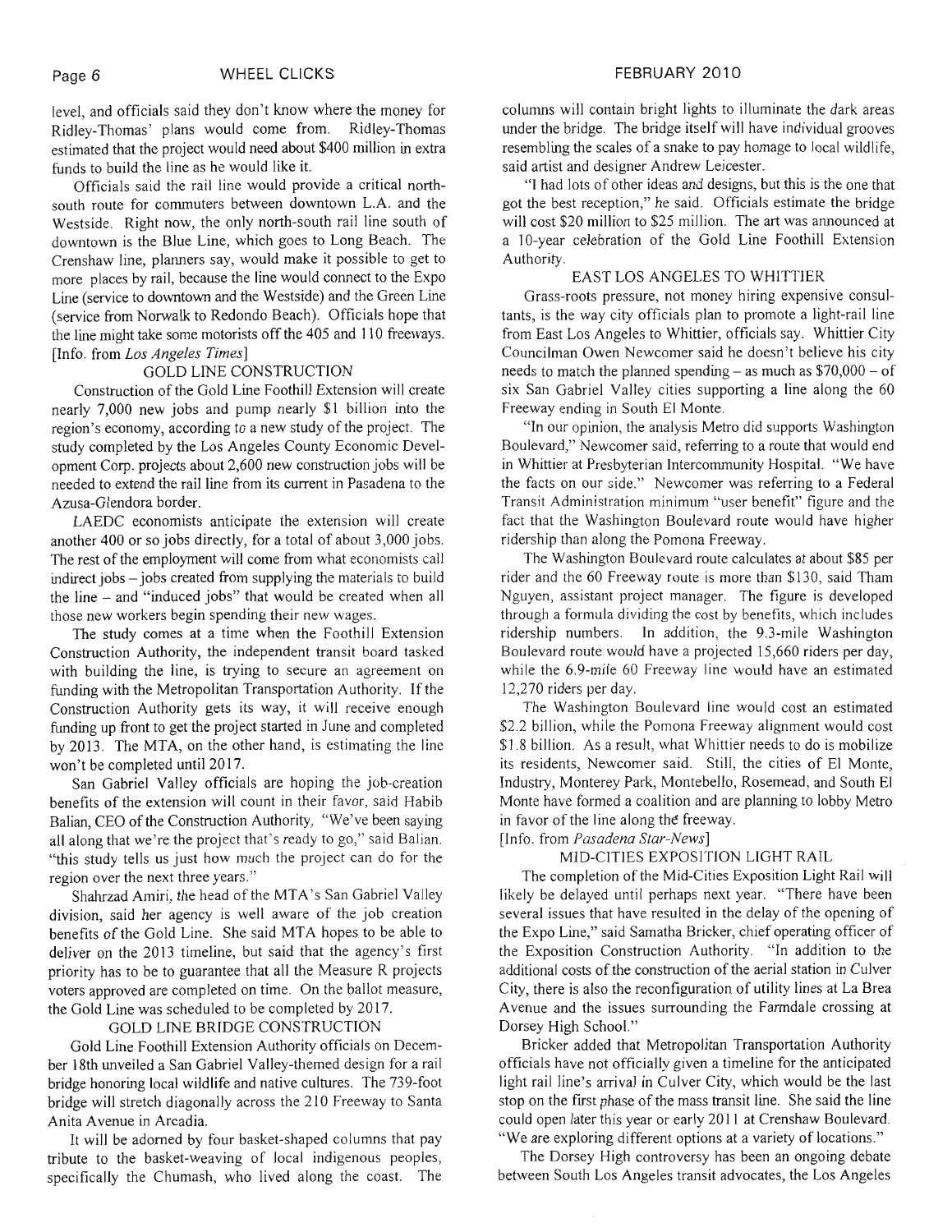Unified School District, and Metro over the type of crossing that should be approved near the school. The local activists have asked that an overpass be built near the high school instead of an at-grade crossing. The Public Utilities Commission is currently evaluating the merits of the construction of an overpass, which residents say would be much safer than the at-grade crossing.

Bricker said an overpass would cost millions of dollars to build and would further set back the opening of the light rail line. A number of commercial and residential projects near Washington and National boulevards might also be affected by the likely delay in the Expo Line. The Culver City Redevelopment Agency was planning to build a mixed-use, transit-oriented project that would feature commercial, retail and residential space near Venice and Robertson boulevards, the site of the aerial station. Now that the arrival date has shifted, what this will mean to the city's balance sheet and the potential commuters remains to be seen, according to an ex-city leader.

The original environmental impact report cleared the Venice/Robertson site for an aerial station, but funding was not available then. A temporary station was approved near National, but later dropped from Metro's plans. To date, Culver City has not paid its \$5 million contribution to Metro. Santa Monica and Los Angeles, the other cities to be featured on the Expo Line, have already made financial contributions on land purchases. [Info. from *Culver City News* via Ken Ruben]

EXPO. CORRIDOR TRANSIT PROJECT - PHASE 2

The Exposition Construction Authority has completed the Final Environmental Impact Report (FEIK) for the Expo Phase 2 project, which is the proposed extension of the Expo Light Rail Line from Culver City to Santa Monica. The FEIR is available for public review online at *BuildExpo.org,* under the Phase 2 tab, at the Exposition Construction Authority Office at 707 Wilshire Blvd. 34th Floor, Los Angeles 90017, and at the following libraries: Los Angeles Central, Culver City Julian Dixon, West Los Angeles Regional, Palms-Rancho Park Branch, Mar Vista Branch, Robertson Branch, and Santa Monica Main. For more info., call the Expo Hotline at 213-922-3976.

On February 4, 2010 at 2:00 p.m., the Exposition Construction Authority's Board of Directors will conduct a public meeting to consider whether to certify the FEIR under the California Environmental Quality Act (CEQA). This meeting will be held in the Board of Supervisor's Hearing Room on the third floor of the Kenneth Hahn Hall of Administration located at 500 W. Temple Street, Los Angeles, 90012.

#### **IMPROVING SOUTH BAY TRANSPORTATION**

The BNSF Harbor Subdivision seems to be a forgotten piece of right-of-way from Los Angeles International Airport to Los Angeles Harbor. Its potential does not appear on Metro's horizon as yet. Commuter rail is realistic. Turning it over to Metrolink to operate now makes it shovel-ready to improve immediately. Electrification should be part of every rail line and hopefully will be so on Metrolink routes. Failing to update these visions, the 19th-century origin of this line denies its potential for moving high-value, time-sensitive freight between LAX and the ports.

Since its 2003 debut, route improvement of any extension of the Pacific Electric replica Waterfront Red Cars route has been

lacking to make it more useful or connect to the Metro's network to serve downtown San Pedro, Wilrnington, Long Beach, or the Harbor Subdivision.

[Info. from *Random Lengths* and John Whitmeyer]

#### **AAR STORED FREIGHT CARS REPORT**

**by** CHARLES VARNES

In March 2009 the Association of American Railroads began measuring the number of freight cars stored. A freight car is deemed to be "in storage" if it has not had a loaded revenue move in more than 60 days.

In 2009 the number of cars stored on the first day of the month (and percent of the total fleet) was: March, 437,547 (27.5); April, Not reported; May, 493,879 (3 1.5); June, 502,02 1 (3 1.9); July ,502,853 (3 1.9); August, 489,469 (3 1.1); September, 478,046 (30.4); October, 462,4 10 (29.4); November, 54 1,112 (28.8); December, 451,096 (28.8).

On January 1,20 10,448,555 freight cars, 28.7 percent of the total fleet, were stored.

In a healthy economy two or three percent of the railroads' freight cars are stored.

[Info. from AAR Rail Time Indicators]

#### **VIRGINIA** & **TRUCKEE RAILROAD**

On December 8,2009, Governor Jim Gibbons of Nevada, a Republican and often- a critic of what he deems wasteful spending, defended the inclusion of the Virginia  $\&$  Truckee Railroad in the \$787 billion American Recovery and Reinvestment Act, the stimulus law.

Senators John McCain of Arizona and Tom Cobum of Oklahoma included a \$2 million expenditure on behalf of the historic rail attraction on a list of "silly or wasteful" stimulus projects. "Not so fast," said Gibbons. The governor says the revival of the tourist rail line between Carson City and Virginia City after decades of dormancy has been a boost to the Northern Nevada economy.

"I respectively disagree with their characterization," Gibbons said of Coburn and McCain. "Nevada has a tourist-based economy. These funds woald be used for a project that will create jobs and bring more tourists to Nevada. Creating jobs and getting more tourists to Nevada are two of my highest priorities."

The V&T rail line was among the most profitable in the nation in the 1860s when it was a busy route for ore and mining supplies between the two Nevada towns. The line was abandoned in 1938. In 1974 a private operator revived the line for a short span in Virginia City.

Efforts to revive it further as a tourist line gained steam in the 1990s. The project raised \$5 million from room taxes in Carson City and an additional \$6 million from sales taxes, according to backers. Senator Harry Reid, D-Nev., helped set aside \$10 million in a 2005 federal highway bill for the train. The train started running on a 12-mile segment August 14.

The stimulus money will help the Nevada Commission for the Reconstruction of the V&T extend the line 1.1 miles further into Carson City. The group is seeking another \$30 million in stimulus money to go even further into Carson City with the line and construct a new depot and maintenance facility.

[Info. from *Las Vegas Review-Journal* via Dennis Gilkey]